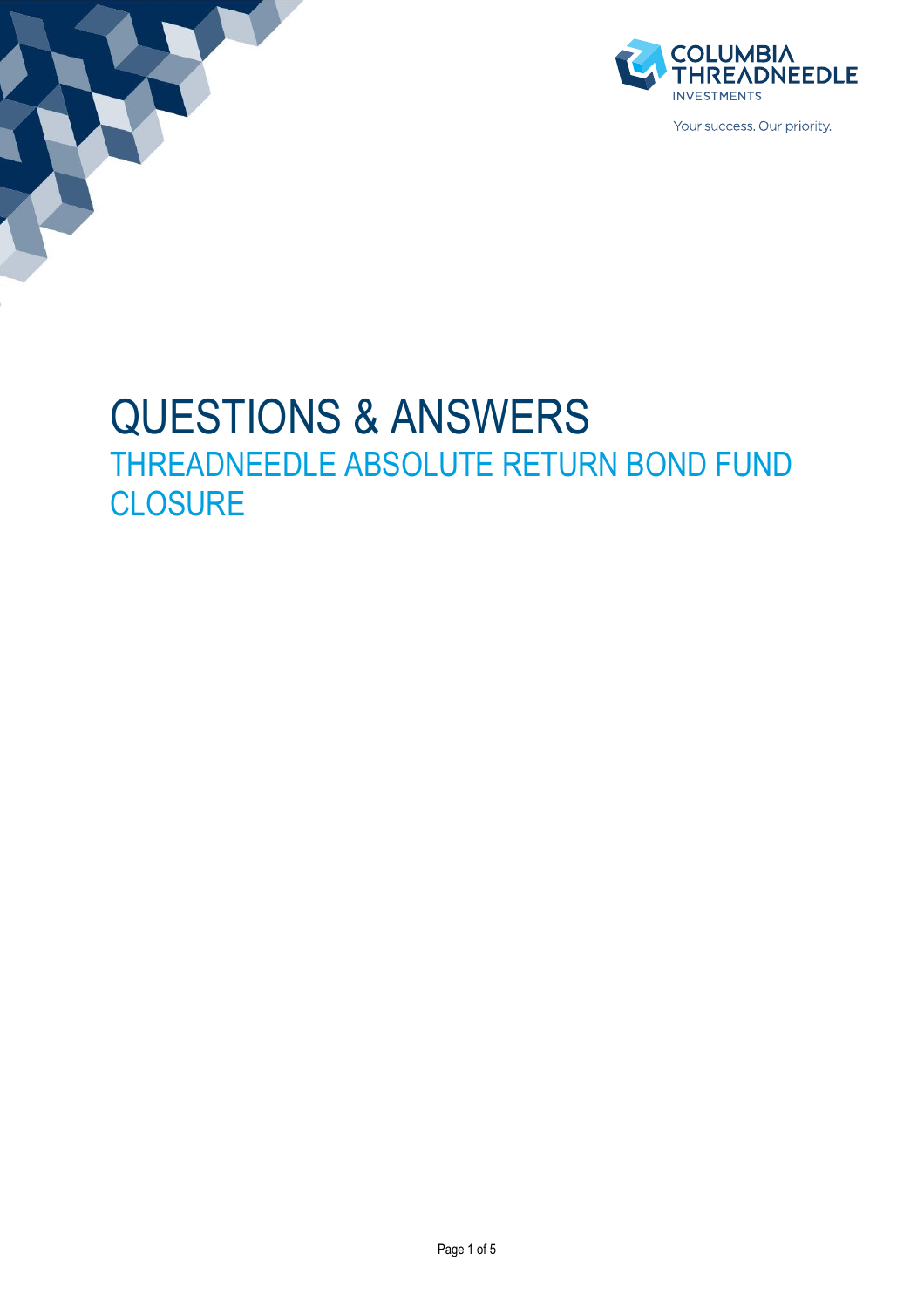# FULL Q&A – Closure of Threadneedle Absolute Return Bond Fund

# INTRODUCTION

Columbia Threadneedle Investments has received authorisation from the FCA to close the Threadneedle Absolute Return Bond Fund, a sub-fund of the Threadneedle Specialist Investment Funds ICVC. Investment proceeds will be returned to investors, unless they choose otherwise.

# **1. Why are you closing the Fund?**

Following a recent review, we have decided to close the Fund due to its relatively small size (approximately £23 million as at 29 March 2019). The Fund's assets have fallen to a level which makes it economically unviable to manage and we consider that the Fund is unlikely to attract new investors. On this basis, we believe closure of the Fund is in the best interests of investors.

While we have considered alternative options, we feel that closing the Fund is in the best interests of investors.

## **2. When is the Fund closing?**

The Fund will close on 26 July 2019. Dealing in the fund will be suspended at 12 noon on 23 July 2019.

#### **3. What options do I have?**

You have the following options:

i. You can switch your investment free of charge into another Threadneedle fund(s) up to 12 noon (UK time) on 23 July 2019. Details of our funds can be found on our website **[columbiathreadneedle.com](http://columbiathreadneedle.com/)**.

Please return the Form of Direction. We must receive this before 12 noon (UK time) on 23 July 2019. Any instructions received after this date will not be accepted, and we will redeem your holdings on the effective date and send you the proceeds instead (this can take up to one month).

ii. You can sell your investment before the Fund closes. Please send us your redemption instruction in the normal way.

Please note, should you decide to redeem or switch your shares, it may trigger a taxable event.

iii. You can take no action, and your shares will be redeemed, and proceeds sent to you. Your shares will be redeemed on the effective date (26 July 2019) and proceeds will be sent to you, this can take up to one month.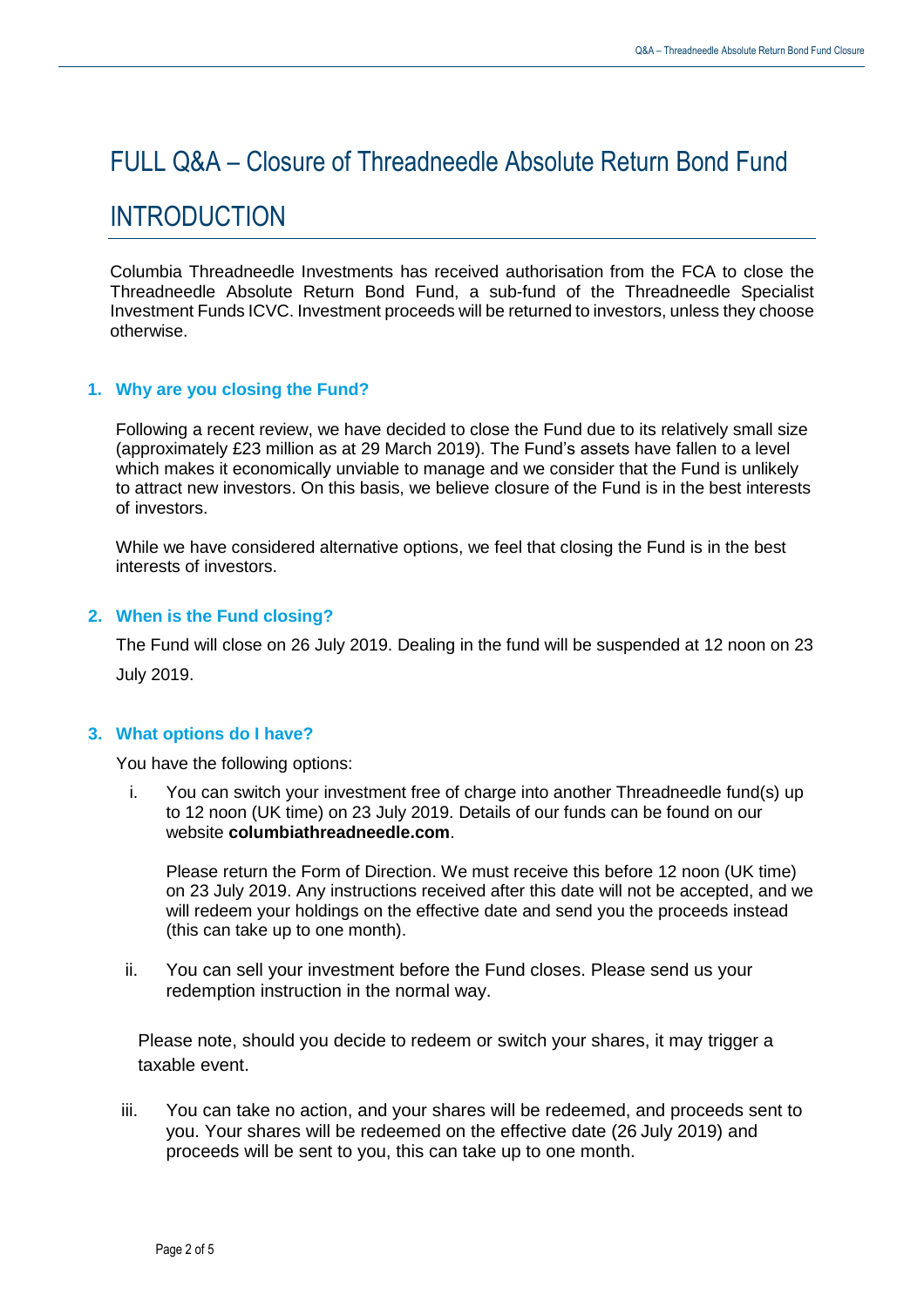You will receive your proceeds within 4 business days, by selling your investments before 12 noon on 23 July 2019, rather than waiting for the fund to close. If you take no action then we expect to return your proceeds by 1 July 2019, but this may take up to a month whilst the liquidation is completed.

## **4. Where can I get a Form of Direction?**

The Form of Direction has been provided with the Shareholder notification. This can also be found on our website at **[columbiathreadneedle.com](http://columbiathreadneedle.com/)**, or you can call us on 0800 953 0134 (calls may be recorded) for shareholders based in the UK or on 0044 1268 444 321 if you are based outside of the UK.

## **5. What if I hold the fund in my ISA, what options do I have?**

You have the following options:

- 1. You may switch your investment free of charge into another Threadneedle fund before 12 noon on 23 July 2019.
- 2. You may transfer your ISA investment to another ISA manager. You will need to complete an ISA transfer form and send it to your new ISA manager, who will then contact us to complete the transfer. Please note that ISA transfers can take around 30 days to complete, so you need to ensure you allow enough time for your ISA manager to complete the transfer.

If you choose to sell your investment or do not take any action your investment will be cashed in when the Fund is closed on the effective date, and your investment will lose its ISA status. Proceeds will be sent to you within one month of closure.

#### **6. What are the tax implications?**

There may be tax implications depending on your individual circumstances. We are unable to provide tax advice and we therefore suggest that you seek advice from your tax adviser, about any potential tax implications, before you take any action. However, you should be aware that, regardless of whether you choose to switch or sell your investment, or take no action, you may be subject to capital gains tax, depending on the value of your investment.

#### **7. Can I still invest in the Fund?**

Yes, dealing in the Fund will continue to be possible until 12 noon on 23 July, however we would encourage you not to buy new shares in the Fund in the period leading up to the closure of the Fund. From 12.01pm on 23 July, you will no longer be able to deal in the Fund as the Fund will be suspended.

#### **8. Will I have to pay any of the wind-up or termination costs?**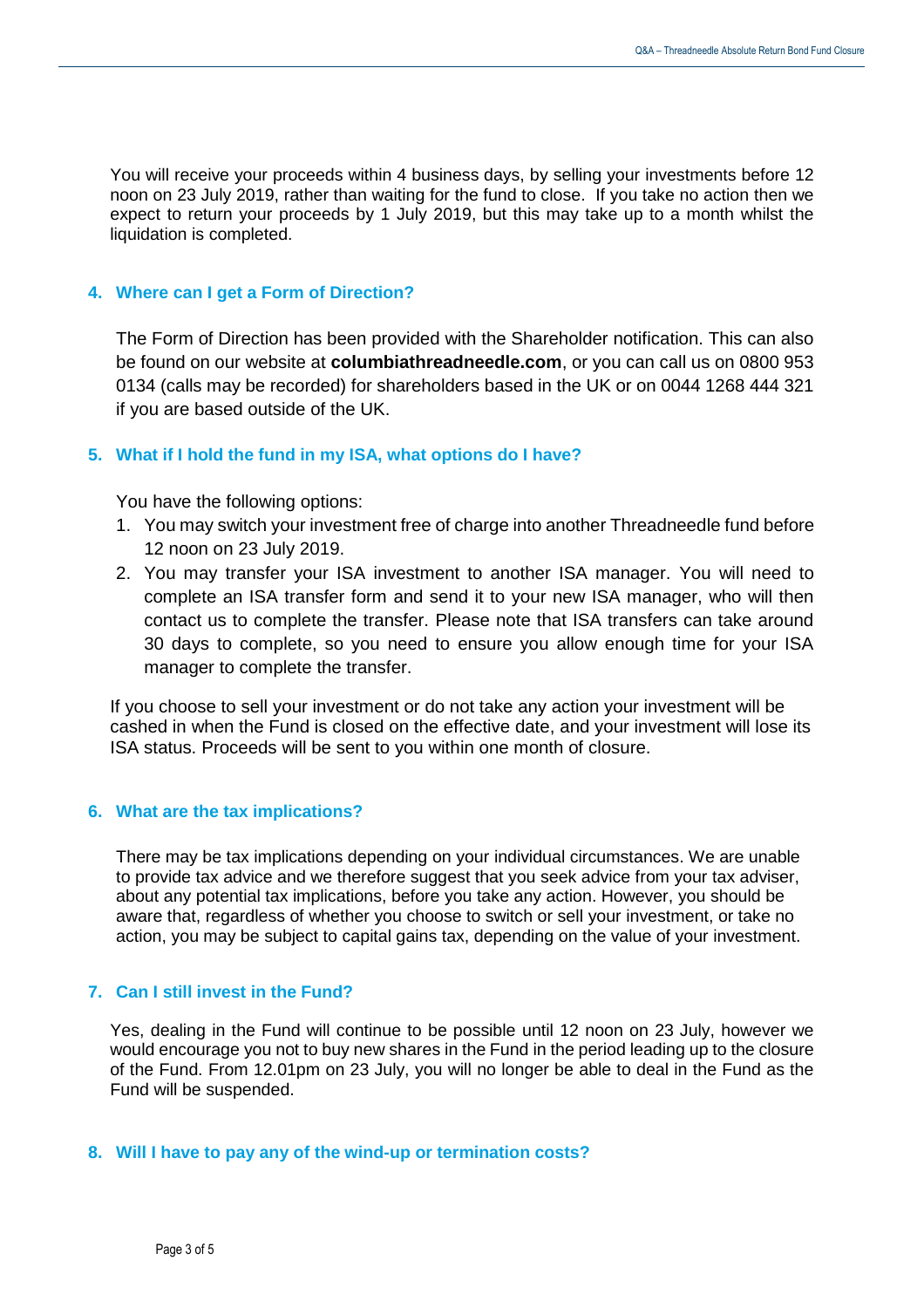No, Columbia Threadneedle Investments will bear all the wind-up and termination costs.

## **9. What happens once the Fund has closed?**

Once the Fund has closed, we expect to take approximately one month to liquidate the Fund. Once completed, if you have left your investment to be cashed in, the proceeds of your investment will be sent to you, within one month of closure, using the information we have on our records.